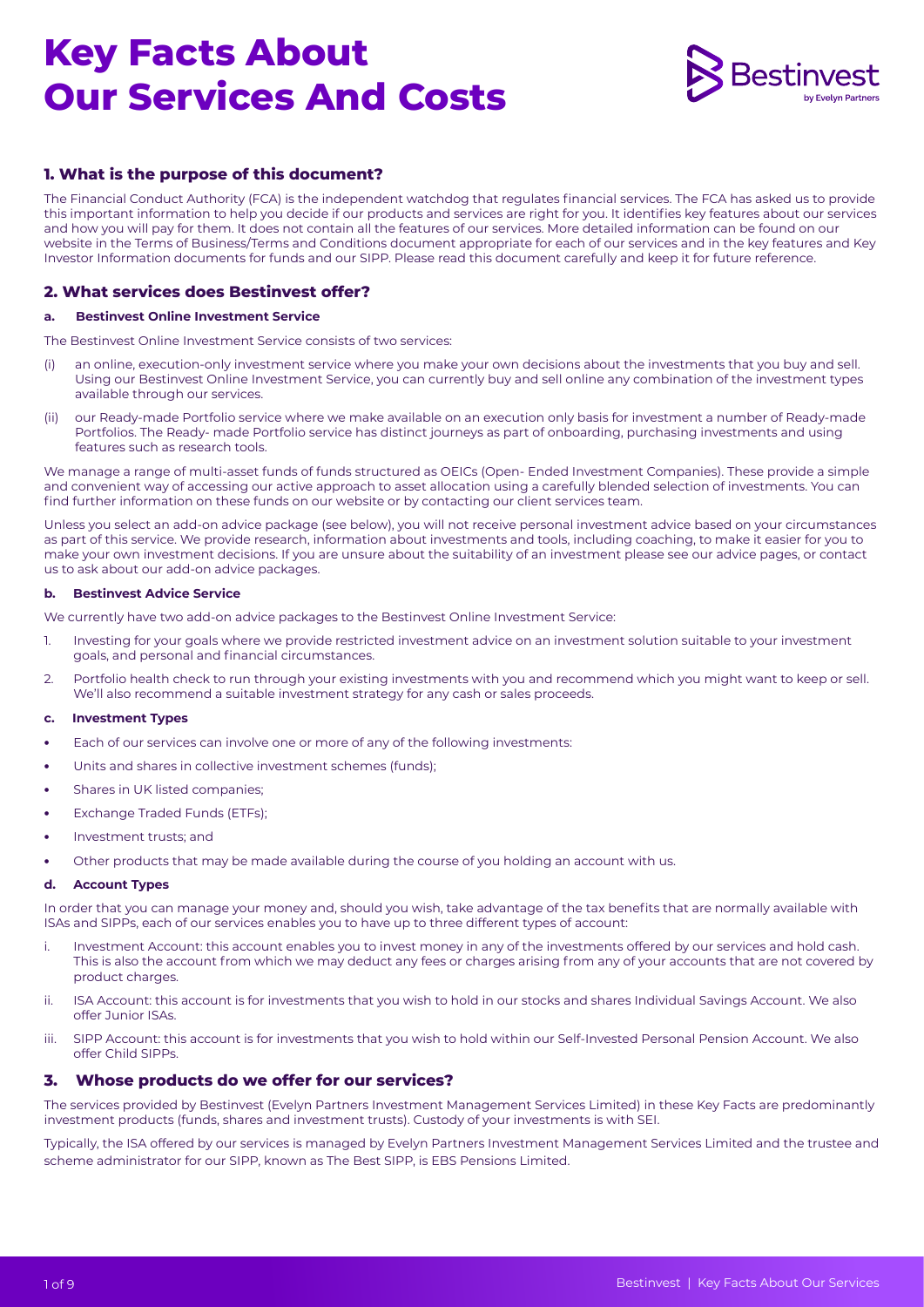

# **4. What will you have to pay us for our services?**

#### **a. Charges that apply to all services:**

#### **Charges applied by the funds:**

- i. Initial charge: for most funds offered by us through our services there is no initial charge our website will confirm this, or tell you before you buy it if an initial charge applies.
- ii. Ongoing Charge Figure (OCF): this is the fund manager's annual management charge, plus additional third party costs and is taken annually by the fund manager from the value of the fund and for new purchases will normally be around 0.9% for equity funds, 0.3% for tracker funds and 0.6% for bond funds (although it could be higher or lower than this, as it is not set by us, but by the fund provider). For funds purchased historically, some fund managers charge a higher OCF but use part of it to pay Bestinvest an annual commission. Typically the commission is 0.5% a year but it can be anything between zero and 1% a year. We will rebate any commission we receive to you in full.
- iii. Stamp Duty Reserve Tax: this is currently 0.5% and applies to purchases of mainland UK registered companies that are UK listed (this does not apply to ETFs, OEICs, gilts, debentures, loan stock and offshore companies, such as Guernsey registered companies, that are UK listed).
- iv. PTM Levy: is a flat rate charge of £1 on all trades over £10,000, collected by the Panel on Takeovers and Mergers, who oversee all take-overs and mergers within the UK..
- v. Our advice fee: We charge a one-off fee upon receipt of a suitability report when using one of our add-on advice packages. Please see Table 5 for further details. Please see the fee tables from page 9 onwards for other fees that may apply to your account(s).

#### **b. Charges specific to each service**

#### **i. Bestinvest Online Investment Service – custody provided by SEI Standard Tariff:**

 We charge a tiered fee based on the average daily value of all assets in your account, excluding cash. Fees accrue daily, are calculated using the day end closing value and are levied monthly in arrears.

For all account types, our tiered fee begins at 0.40% for assets up to £250,000 and reduces in levels down to 0% for any excess over £1,000,000.

By way of illustration, on a £100,000 investment in third party funds or shares the Bestinvest Online Investment Service fee would be calculated as follows:

| <b>Investment</b> | <b>Fee Rate</b> | Tiered Charge |  |
|-------------------|-----------------|---------------|--|
| £100,000          | 0.40%           | £400          |  |

On a £1,100,000 investment in third party funds or shares the Bestinvest Online Investment Service fee would be calculated as follows:

| Investment              | <b>Fee Rate</b>     | <b>Tiered Charge</b> |
|-------------------------|---------------------|----------------------|
| First £250,000          | 0.40%               | £1,000               |
| £250,001 - £500,000     | 0.20%               | £500                 |
| £500,001 - £1,000,000   | 0.10%               | £500                 |
| £1,000,001 - £1,100,000 | 0.00%               | £0                   |
|                         | <b>Total Charge</b> | £2,000               |

Our dedicated pricing to hold our Ready-made Portfolio funds is the same as for third party funds and shares with the exception that the first £250,000 held in Ready-made Portfolios benefits from a lower fee of 0.2%.

By way of illustration, on a £100,000 investment the Bestinvest Online Investment Service fee would be calculated as follows:

| Investment | <b>Fee Rate</b> | <b>Tiered Charge</b> |
|------------|-----------------|----------------------|
| £100,000   | 0.20%           | £200                 |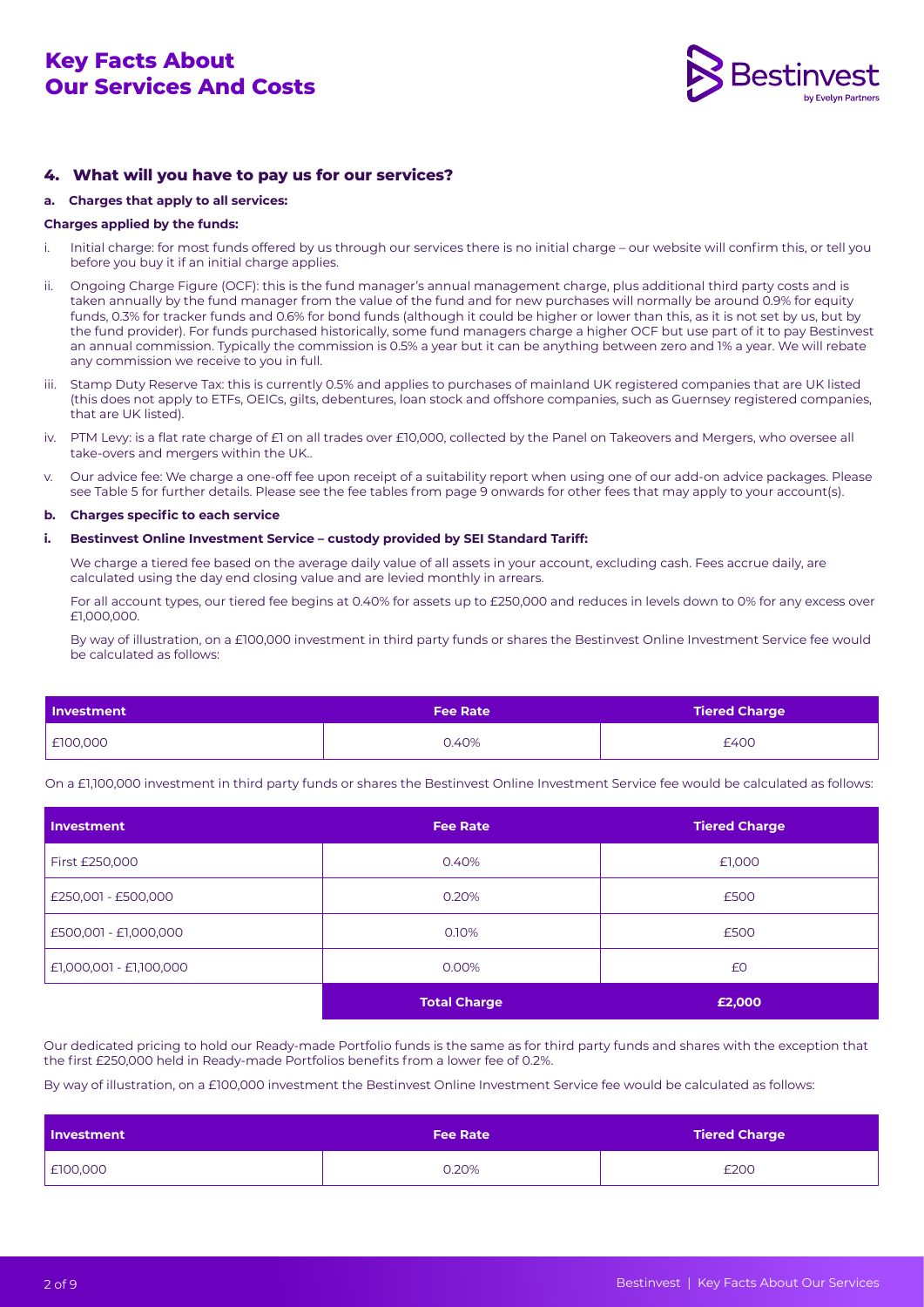

On a £1,100,000 Ready-made Portfolio investment the Bestinvest Online Investment Service fee would be calculated as follows:

| Investment              | <b>Fee Rate</b>     | <b>Tiered Charge</b> |
|-------------------------|---------------------|----------------------|
| First £250,000          | 0.20%               | £500                 |
| £250,001 - £500,000     | 0.20%               | £500                 |
| £500,001 - £1,000,000   | 0.10%               | £500                 |
| £1,000,001 - £1,100,000 | 0.00%               | £0                   |
|                         | <b>Total Charge</b> | £1,500               |

Where customers hold both our Ready-made Portfolio funds and third party funds and shares, they benefit from the lower pricing on the Ready-made Portfolio component.

By way of illustration, on a £100,000 investment - split evenly between Ready-made Portfolios and third party funds or shares the Bestinvest Online Investment Service fee would be calculated as follows:

| <b>I</b> Investment                            | <b>Fee Rate</b>     | <b>Tiered Charge</b> |
|------------------------------------------------|---------------------|----------------------|
| £50,000 Ready-made Portfolio holding           | 0.20%               | £100                 |
| £50,000 third party funds or shares<br>holding | 0.40%               | £200                 |
|                                                | <b>Total Charge</b> | £300                 |

#### VAT is not currently applicable on the tiered service fee.

Online dealing in funds: there are no dealing fees or switch charges on investments in unit trusts and OEICs.

Online dealing in securities other than funds: you pay a dealing fee on each transaction (buy and sell) when investing online in securities, such as stocks and shares, ETFs and investment trusts. The standard online dealing fee is £4.95 per transaction. All quotes to buy stocks and shares, ETFs and investment trusts will tell you what the dealing fees are and any taxes or levies that apply. These are payable immediately.

The Bestinvest Online Investment Service is primarily an online service. If you place a deal in any type of investment by phone, each transaction currently costs £30. Certain securities can be illiquid; these tend to be small cap companies, investment trusts and ETFs, and it is not always possible to trade online. Phone-dealing rates apply in these circumstances.

We reserve the right not to make available certain products or investments in our commercial discretion depending on the service we provide and due to reasons related to liquidity, pricing, complexity or other risks to clients or us.

See Table 1 for a list of all charges applicable to the Bestinvest Online Investment Service – custody provided by SEI. This summarises the charges in respect of the Standard Tariff; in special circumstances and at our sole discretion other tariffs may be offered to you; please contact us if you are unsure which fees apply to you.

#### **Costs and charges when investing only in our Ready-made Portfolio funds**

The table below highlights, for three illustrative investment amounts, the charges you may incur when you trade in our Ready-made Portfolio funds only on the Bestinvest Online Investment Service.

The illustrations assume:

- **•** you trade only Ready-made Portfolio funds which are not subject to SDRT, PTM Levy or any Bestinvest dealing fees; and
- **•** the average OCF for the underlying portfolio is 0.37% (a figure indicative of our Smart funds as at January 2022);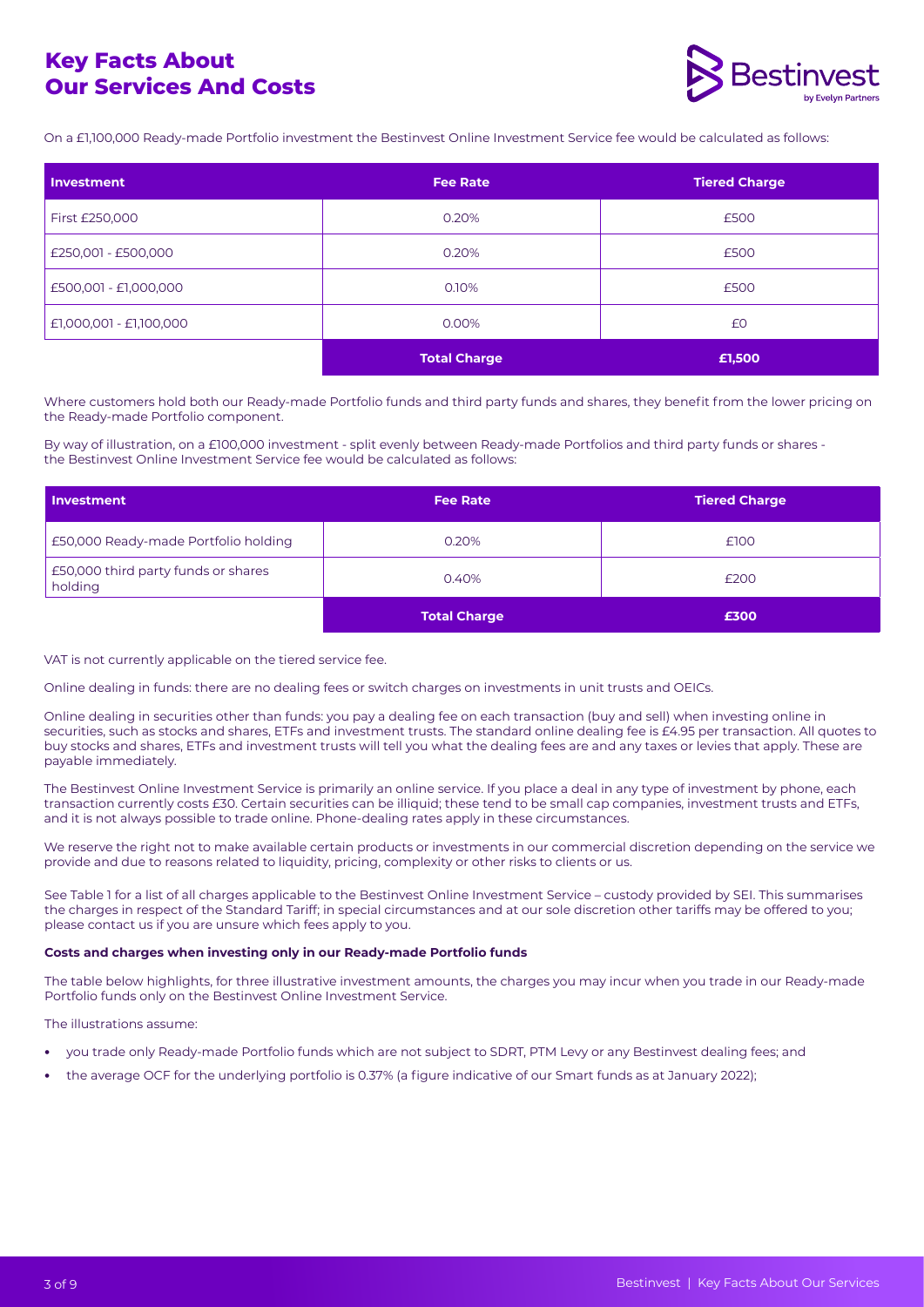

|                                                             | <b>Illustrative Investment Amount</b> |         |          |
|-------------------------------------------------------------|---------------------------------------|---------|----------|
| Fee                                                         | £10,000                               | £50,000 | £250,000 |
| Ongoing Charges<br>Bestinvest Online Investment Service Fee | £20                                   | £100    | £500     |
| <b>Total</b>                                                | £20                                   | £100    | £500     |
| % of Investment                                             | 0.20%                                 | 0.20%   | 0.20%    |
| <b>Product Costs</b>                                        |                                       |         |          |
| <b>Ongoing Charges</b><br>Ongoing Charges Figure (OCF)      | £37                                   | £185    | £925     |
| <b>Total</b>                                                | £37                                   | £195    | £925     |
| % of Investment                                             | 0.37%                                 | 0.37%   | 0.37%    |
| <b>Total</b>                                                | £57                                   | £285    | £1,425   |
| % of Investment                                             | 0.57%                                 | 0.57%   | 0.57%    |

#### **Costs and charges when investing in Collective Investments and UK Listed Equity**

The table on the following page highlights, for three potential trade volume scenarios, the charges you may incur when you trade a portfolio of Collective Investments and UK Listed Equity on the Bestinvest Online Investment Service.

The illustrations assume:

- **•** you invest £50,000
- **•** you trade a portfolio of 75% Collective Investments and 25% UK Listed Equity;
- **•** the average OCF for the Collective Investments in the portfolio is 0.67% (a figure indicative of a medium risk portfolio targeting capital growth); and
- **•** one transaction is placed via telephone, rather than trading online.

|                                                                                                                                                                                                                     | <b>Number of UK Listed Equity Transactions</b> |          |                  |
|---------------------------------------------------------------------------------------------------------------------------------------------------------------------------------------------------------------------|------------------------------------------------|----------|------------------|
| <b>Fee</b>                                                                                                                                                                                                          | 2 Trades                                       | 5 Trades | <b>10 Trades</b> |
| <b>Service Costs</b>                                                                                                                                                                                                |                                                |          |                  |
| <b>Ongoing Charges</b>                                                                                                                                                                                              |                                                |          |                  |
| Bestinvest Online Investment Service Fee                                                                                                                                                                            | £200                                           | £200     | £200             |
| % of Investment                                                                                                                                                                                                     | 0.40%                                          | 0.40%    | 0.40%            |
| <b>Transaction Costs</b>                                                                                                                                                                                            |                                                |          |                  |
| Online Dealing fee - purchase/sale UK stocks and shares                                                                                                                                                             | £9.90                                          | £24.75   | £49.50           |
| Telephone transaction – fee for each telephone transaction<br>(Bestinvest Online Investment Service only clients)                                                                                                   | £30                                            | £30      | £30              |
| Stamp Duty Reserve Tax (SDRT) – payable on mainland UK<br>registered companies that are UK listed only. 0% on Exchange<br>Traded Funds, OEICs, unit trusts, gilts, debentures, Ioan stock and<br>offshore companies | £62.50                                         | £62.50   | £62.5            |
| Subtotal                                                                                                                                                                                                            | £102.40                                        | £117.25  | £142.0           |
| % of Investment                                                                                                                                                                                                     | 0.20%                                          | 0.23%    | 0.28%            |
| <b>Total</b>                                                                                                                                                                                                        | £302.40                                        | £317.25  | £342.00          |
| % of investment                                                                                                                                                                                                     | 0.60%                                          | 0.63%    | 0.68%            |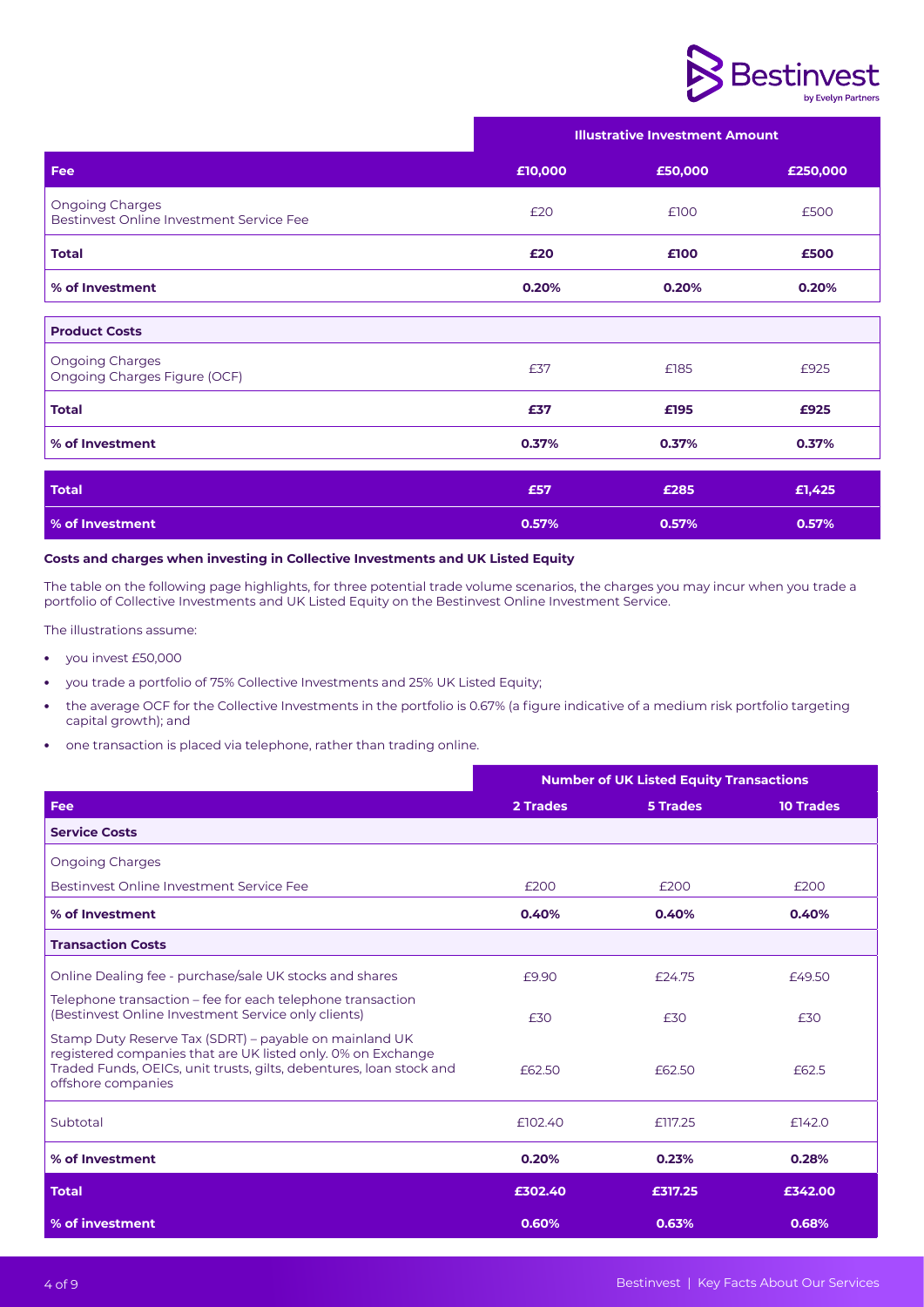

| <b>Product Costs</b>         |         |         |         |
|------------------------------|---------|---------|---------|
| <b>Ongoing Charges</b>       |         |         |         |
| Ongoing Charges Figure (OCF) | £251.25 | £251.25 | £251.25 |
| <b>Total</b>                 | £251.25 | £251.25 | £251.25 |
| % of Investment              | 0.50%   | 0.50%   | 0.50%   |
| <b>Total Costs</b>           | £553.65 | £568.50 | £593.25 |
| % of investment              | 1.11%   | 1.14%   | 1.19%   |

#### **The Effect of Costs & Charges**

The table below illustrates the possible impact of costs & charges when you trade and hold a portfolio of Collective Investments through the Bestinvest Online Investment Service.

The table assumes:

- **•** you invest £50,000;
- **•** you trade only Collective Investments which are not subject to SDRT, PTM Levy or any Bestinvest dealing fees; and
- **•** the average OCF for the underlying portfolio is 0.67% (a figure indicative of a medium risk portfolio targeting capital growth).

|                                       | Over a 1 year period | Over a 5 year period |
|---------------------------------------|----------------------|----------------------|
| Example investment return             | 5%                   | 27.63%               |
| Example investment return after costs | 3.93%                | 21.26%               |
| Reduction in yield                    | 1.07%                | 6.37%                |

#### **ii. SIPP Accounts**

See Table 4 for charges applicable only to SIPP accounts (for assets under SEI custody on behalf of Bestinvest). Your SIPP provider may levy additional annual and ad hoc charges – please refer to their terms and conditions for further details.

#### **iii. Payment for ongoing services**

The Bestinvest Online Investment Service is considered ongoing and charges will be applied on an annual basis in respect of the services provided. Details of these arrangements will be confirmed to you as part of the account opening process.

#### **iv. Cancellation of ongoing services**

You may cancel the ongoing service you receive from the Bestinvest Online Investment Service at any time and change to another service of your choice, which may include a new ongoing service. If you decide not to change to another service and wish to cancel your account there may be transfer fees. Please see the transfer fee section in the applicable table listed later in this document. You may also be liable for any fees, costs, charges or expenses that have accrued to the date of termination. You should also refer to the Termination clause in the applicable Terms of Business.

#### **v. Fund-based commission**

We will refund to you on a quarterly basis in full any fund-based annual commissions that we receive. This is a cash payment and will be credited to the same Account in which the respective commission-paying funds are held.

#### **vi. Is interest paid on cash?**

Interest is calculated on the daily balance and paid monthly into your account. We may, at our discretion, vary the terms upon which interest is paid. We will notify you where we change those terms.

For cash held on your behalf by SEI (the "Custodian"), SEI will retain a portion of the interest earned and the remainder will be paid to you.

The current interest rates paid to you are: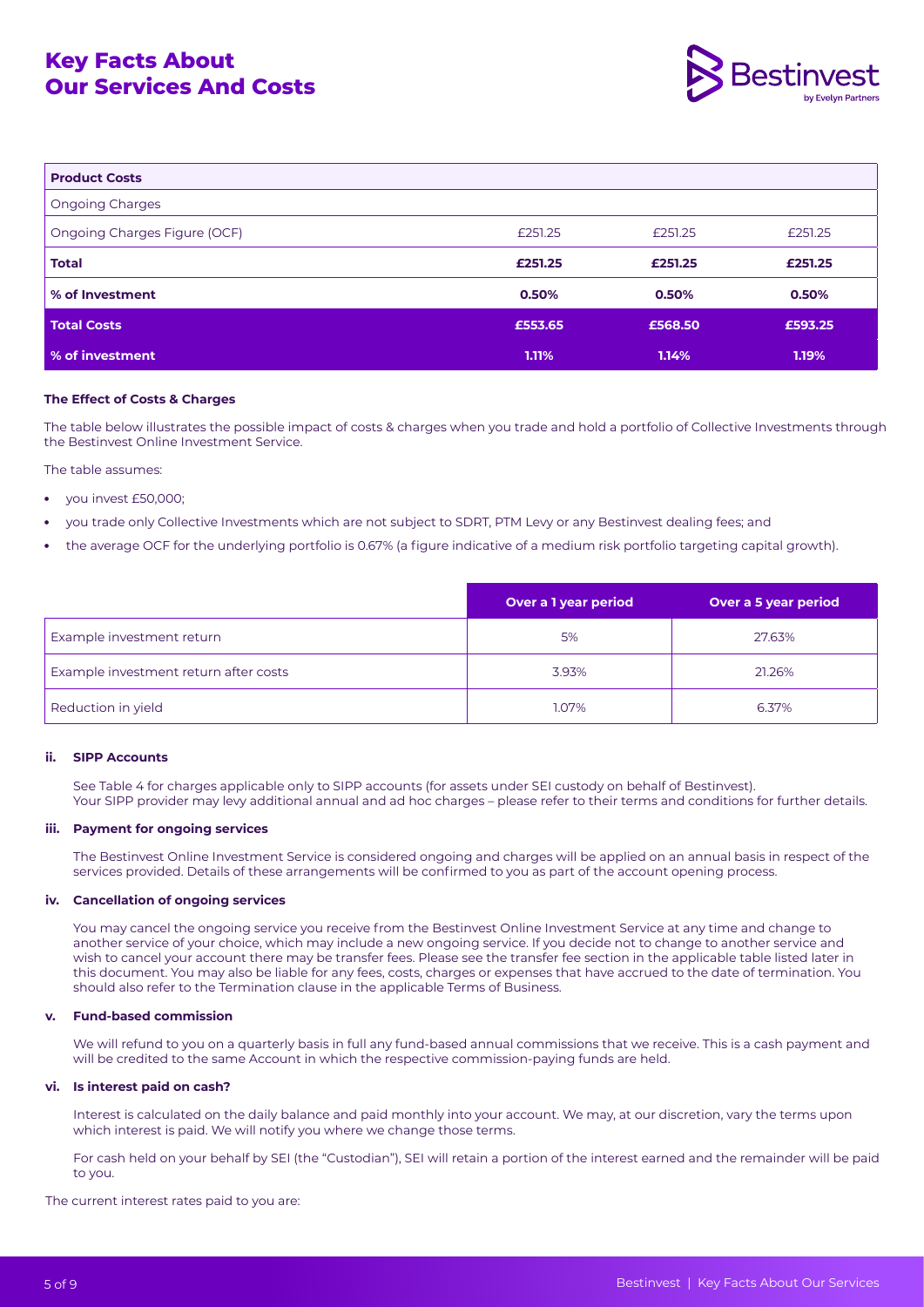

| <b>Account Type</b>     | <b>Cash Balance</b> | <b>Interest Rate (gross)</b>             |
|-------------------------|---------------------|------------------------------------------|
| Investment Account      | All balances        | 0.5% below the Bank of England base rate |
| <b>ISA/JISA Account</b> | All balances        | 0.5% below the Bank of England base rate |
| SIPP Account            | All balances        | 0.5% below the Bank of England base rate |

Interest is calculated on the daily balance and paid monthly into your account. We may, at our discretion, vary the terms upon which interest is paid.

# **5. Who regulates us?**

Evelyn Partners Investment Management Services Limited, 45 Gresham Street, London EC2V 7BG is authorised and regulated by the Financial Conduct Authority. No. 02830297. Our permitted business is advising on investments, managing investments, arranging custody, and dealing in investments as agents (including execution-only dealing).

You can check this on The Financial Services Register by visiting the FCA's website https://register.fca.org.uk/s/ or by calling the FCA on 0845 606 1234.

# **6. What to do if you have a complaint?**

If you wish to register a complaint, please contact us:

In writing to the Data Protection and Client Resolution Director at Bestinvest by Evelyn Partners, 45 Gresham Street, London EC2V 7BG.

#### Email: [clientresolution@evelyn.com](http://clientresolution@evelyn.com)

If you cannot settle your complaint with us, you may be entitled to refer it to the Financial Ombudsman Service (FOS) (financialombudsman.org.uk).

If you wish to contact the FOS, please contact them;

- **•** In writing: Exchange Tower, Harbour Exchange, London E14 9SR.
- **•** By phone: 0800 023 4567.

# **7. Are you covered by the Financial Services Compensation Scheme (FSCS)?**

You may be entitled to compensation from the scheme if we cannot meet our obligations. This depends on the type of business and the circumstances of the claim.

Should you be entitled to compensation from the Financial Services Compensation Scheme, you may be able to recover up to 100% of the first £85,000 that you have invested.

Further information about compensation arrangements is available from the FSCS. Their address is FSCS, 10th Floor, Beaufort House, 15 St Botolph Street, London, EC3A 7QU and their website is fscs.org.uk.

# **8. Who holds my investments?**

For our non-advised services, the main appointed custodian for your investments, including cash, is SEI Investments (Europe) Limited ("SEI") whose address is First Floor, Alphabeta, 14-18 Finsbury Square, London EC2A 1BR. SEI is a UK custodian that is authorised and regulated by the FCA. Your investments are held in segregated accounts held in the name of SEI Global Nominees Limited, in accordance with the client money and assets rules of the Financial Conduct Authority.

# **9. How do I know you are giving me a fair deal on my investments?**

Our procedures are designed to ensure that we obtain the best possible result for you. We have our own best execution policy (see the Terms of Business) that you agree to as part of opening an account with us. Where we use a Third Party Platform to execute your order they will be regulated by the FCA and also have an obligation to us to obtain best execution.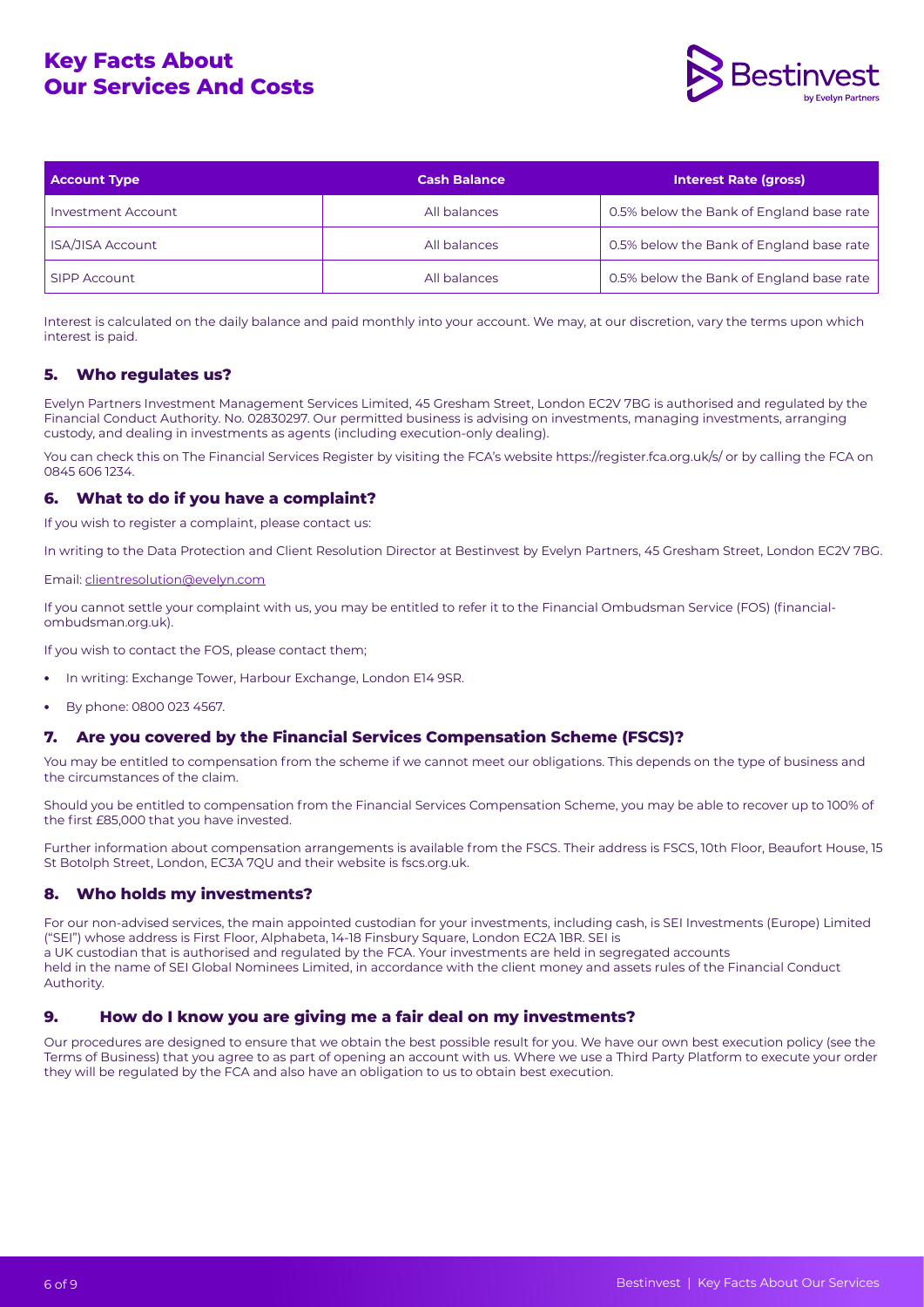

# **10. What happens if I change my mind about buying an investment?**

#### **Bestinvest Online Investment Service**

You have 14 days from the account opening date to cancel an Investment Account, ISA Account or Junior ISA account; 30 days from the account opening date to cancel a SIPP Account or a Child SIPP Account and 30 days to cancel following each transfer of a pension from another provider to your SIPP (for SIPPs, full details of cancellation rights can be found in the Best SIPP Key Features Document). Please be aware that if you cancel any investments as a result of exercising your cancellation rights you may get back more or less than you put in as a result of price movements over the period.

Please send any cancellation request to Bestinvest, 2nd Floor, Royal Liver Building, Pier Head, Liverpool, L3 1NY.

You do not have the right to cancel any other type of investment that you can make through our Services; in particular, you cannot cancel the purchase of funds or shares purchased within any type of account mentioned above, unless they are being cancelled as a result of the account itself being cancelled within the time periods specified above. Investments that you buy for your Investment Account or ISA Account can be sold and cash withdrawn at any time although you may get back more or less than you put in.

#### **Table 1**

**Bestinvest Online Investment Service, Standard Tariff (Table 4 for SIPP Accounts also applies regarding additional standard charges)**

| <b>FEE (excluding VAT)</b>                                                                                                                                                                                              |                                                                                            |                       |                               |  |
|-------------------------------------------------------------------------------------------------------------------------------------------------------------------------------------------------------------------------|--------------------------------------------------------------------------------------------|-----------------------|-------------------------------|--|
| <b>Fee Type</b>                                                                                                                                                                                                         | All account types                                                                          | <b>Is VAT Payable</b> | When is fee due?              |  |
| Bestinvest Online Investment Service Fee                                                                                                                                                                                | Tiered fee - see tables 2<br>and $3$                                                       | <b>No</b>             | Paid monthly in arrears       |  |
| Online dealing fee - purchase/sale funds (OEICs<br>and unit trusts)                                                                                                                                                     | Free                                                                                       |                       |                               |  |
| Online fund switch fee                                                                                                                                                                                                  | Free                                                                                       |                       |                               |  |
| Online dealing fee - purchase/ sale UK stocks<br>and shares                                                                                                                                                             | £4.95                                                                                      | <b>No</b>             | Upon completed<br>transaction |  |
| Telephone transaction-fee for each telephone<br>transaction                                                                                                                                                             | £30                                                                                        | <b>No</b>             | Upon completed<br>transaction |  |
| Stamp Duty Reserve Tax (SDRT) - payable on<br>mainland UK registered companies that are<br>UK listed only. 0% on Exchange Traded Funds,<br>OEICs, unit trusts, gilts, de-bentures, loan stock<br>and offshore companies | 0.5% of the value of<br>investment you buy<br>this will be 1% on Irish<br>registered stock | <b>No</b>             | Upon completed<br>transaction |  |
| PTM Levy (applicable on certain transactions<br>over £10,000 on the LSE)                                                                                                                                                | £1.00                                                                                      | <b>No</b>             | At point of transaction       |  |
| <b>BACS</b> charge                                                                                                                                                                                                      | Free                                                                                       |                       |                               |  |
| CHAPS charge                                                                                                                                                                                                            | £35                                                                                        | <b>No</b>             | When actioned                 |  |
| Copy of tape of telephone conversation                                                                                                                                                                                  | Free                                                                                       |                       | When actioned                 |  |
| Online statements, valuations and contract<br>notes                                                                                                                                                                     | Free                                                                                       |                       |                               |  |
| Paper statements, valuations and contract<br>notes                                                                                                                                                                      | £37.50<br>(covers all accounts)                                                            | <b>Yes</b>            | Quarterly                     |  |
| Duplicate Valuation Statement or Contract<br>Note charge (for each contract note)                                                                                                                                       | £10                                                                                        | Yes                   | When actioned                 |  |
| Probate valuation                                                                                                                                                                                                       | £10 per holding (min £50)                                                                  | Yes                   | When actioned                 |  |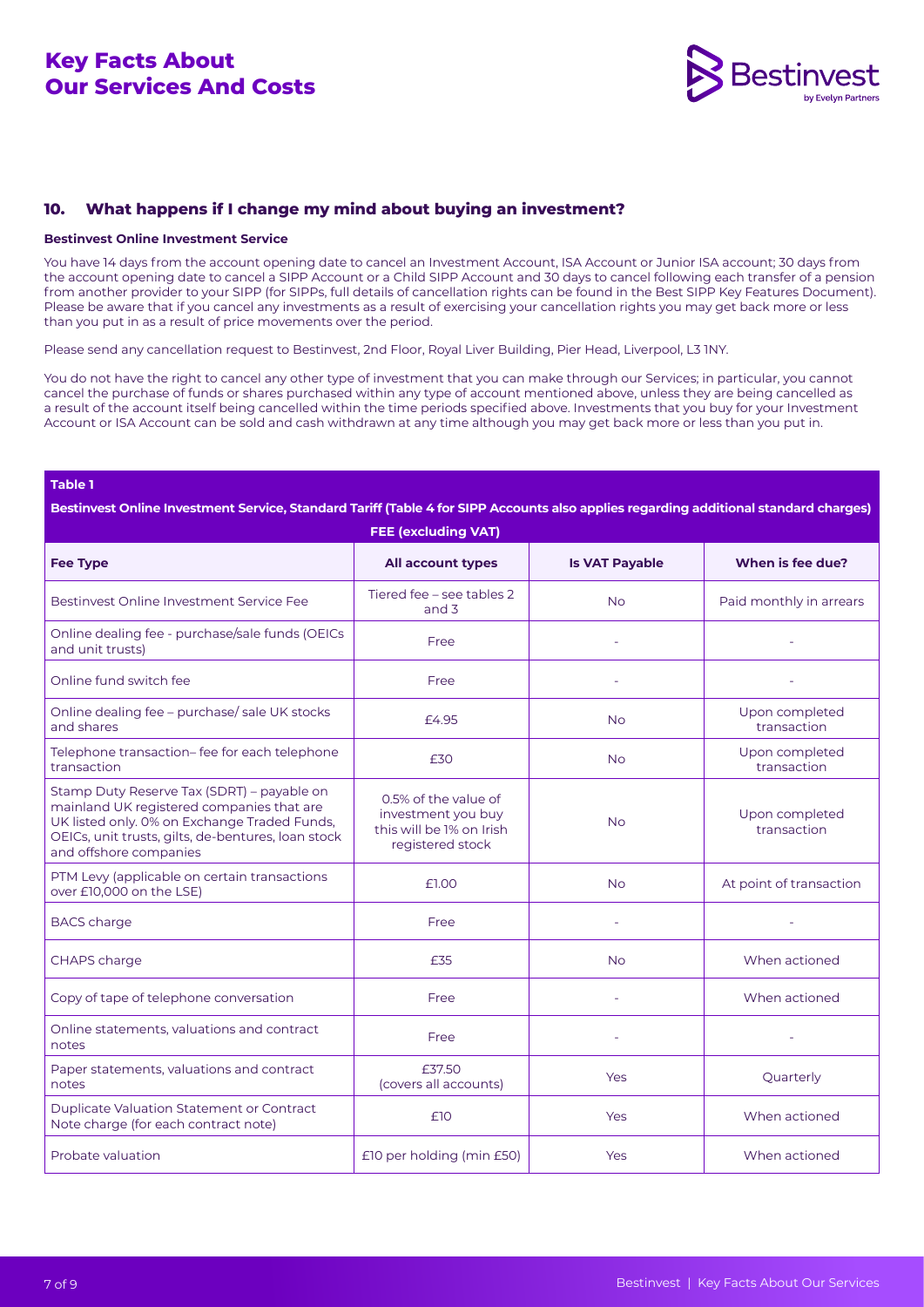

### **Table 2**

**Tiered fee for the Bestinvest Online Investment Service Fee for Ready-made Portfolio investments**

| <b>Group Asset Band</b> | <b>Fee</b> |
|-------------------------|------------|
| $E0 - E250,000$         | $0.20\%$   |
| £250,001 - £500,000     | 0.20%      |
| £500,000 - £1,000,000   | 0.10%      |
| $£1,000,000 +$          | $0.00\%$   |

| Table 3                                                                                       |            |  |  |  |
|-----------------------------------------------------------------------------------------------|------------|--|--|--|
| Tiered fee for the Bestinvest Online Investment Service Fee<br>for 3rd party funds and shares |            |  |  |  |
| <b>Group Asset Band</b>                                                                       | <b>Fee</b> |  |  |  |
| $E0 - E250.000$                                                                               | $0.40\%$   |  |  |  |
| £250.001 - £500.000                                                                           | 0.20%      |  |  |  |
| £500.000 - £1.000.000                                                                         | 0.10%      |  |  |  |
| $£1,000,000+$                                                                                 | റ ററ‰      |  |  |  |

<sup>1.</sup> Floored at a minimum of £120 for all SIPPs except Child SIPPs Note : Other fee tariffs may be offered at our discretion

# **Table 4**

**Table of additional fees relevant to SIPPs**

|                              | <b>Fee (excluding VAT)</b> | <b>Is VAT Payable?</b> | When is fee due? |
|------------------------------|----------------------------|------------------------|------------------|
| Arranging death benefit      | At cost                    | Yes                    | When actioned    |
| Pension splitting on divorce | At cost                    | Yes                    | When actioned    |

### **Table 5**

**Advice Fees**

|                                     | Fee                                    | When is fee due?                   |
|-------------------------------------|----------------------------------------|------------------------------------|
| Investing for your goals            | £295 including VAT where<br>applicable | Upon receipt of suitability report |
| Portfolio health check <sup>1</sup> | £495 including VAT where<br>applicable | Upon receipt of suitability report |

<sup>1</sup>See Schedule 1 for further details

Bestinvest is a trading name of Evelyn Partners Investment Management Services Limited.

Registered Office:45 Gresham Street, London EC2V 7BG. Registered in England. No. 02830297. Authorised and regulated by the Financial Conduct Authority.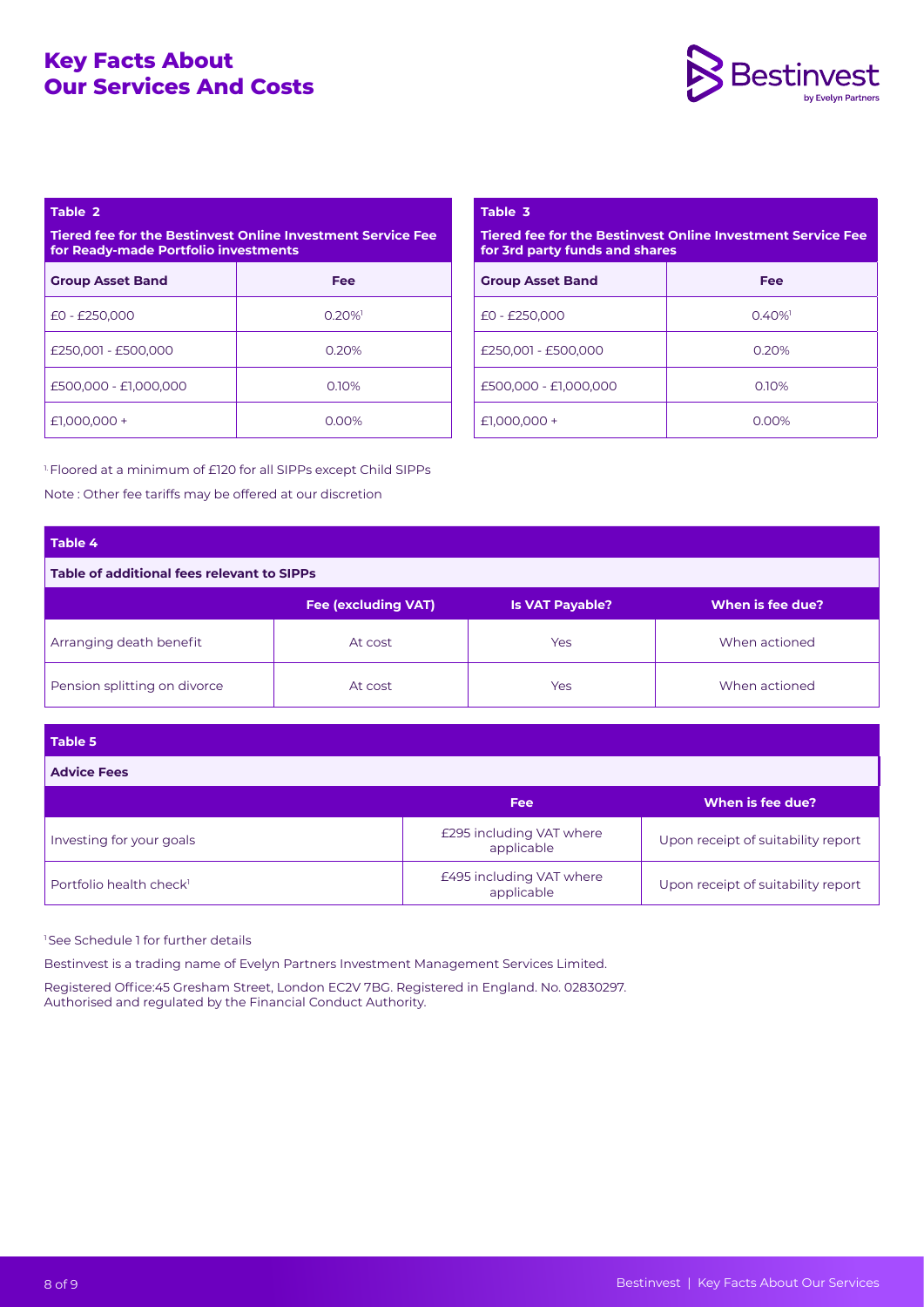

# **Schedule 1 Portfolio Health Check**

# **1. Our Service**

The portfolio health check is an optional, add-on service under which we provide recommendations based on our asset allocation models in accordance with the terms of the Bestinvest Terms of Business. Our asset allocation models combine different asset classes in pre- defined proportions to achieve targeted investment objectives within specified risk profiles. This service is designed for clients who want investment advice in respect of a portfolio in relation to which we exercise no discretion.

- 1.1 We may provide our portfolio health check in relation to the following types of investment:
- 1.1.1 Units and shares in regulated or unregulated collective investment schemes, including those which may be operated or advised by us or our group companies;
- 1.1.2 Shares in UK or foreign companies;
- 1.1.3 Exchange traded funds (ETFs);
- 1.1.4 UK debt instruments, including government, public agency and corporate issues;
- 1.1.5 Cash;
- 1.1.6 Warrants, and
- 1.1.7 Any other products or services we have made available to you prior to the date of the portfolio health check.
- 1.2 In order for us to provide the portfolio health check, we will need to have a complete and accurate picture of your financial circumstances and investment objectives, and we will discuss this with you.

# **2. Advising in Relation to your Portfolio**

- 2.1 The recommendations we make in a portfolio health check are given on a one-off basis. The portfolio health check does not cover an ongoing review of the suitability of your investments. If you ever wish to have another portfolio health check in future, this would also be on a one-off basis.
- 2.2 We will assess the suitability of each recommendation that we give in relation to financial instruments and/or investment services, including any recommendation whether or not to buy, hold or sell an investment within the framework of our asset allocation models. We will provide you with a written suitability report describing the outcome of our assessment before we assist you in implementing a recommendation, unless our recommendation is given at a distance (for example, by telephone) and you ask us to implement the recommendation before receiving the written suitability report which will then be provided to you following implementation of the recommendation.
- 2.3 You should be aware that when we consider the suitability of our asset allocation models to you our advice is restricted to considering whether we reasonably believe that your stated investment objective can be achieved from our range of asset allocation models. This is not comprehensive financial planning advice and you should not rely on our portfolio health check for comprehensive financial planning advice. If you wish to obtain a more comprehensive financial planning service, please let us know and we will refer you to our separate financial planning service.
- 2.4 The decision to implement or not to implement a recommendation will be exclusively yours. This means that it will be your responsibility to decide whether or not you wish to follow the recommendation in relation to a particular investment product, transaction or the use of a particular service. Any investment product or service that you take out in implementing a recommendation may be subject to separate terms and conditions.
- 2.5 Where you decide to implement a recommendation, we will upon your request seek to assist you with the implementation of the recommendation e.g. by buying or selling investments for you. Where you delay the implementation of a recommendation, we may decline to assist you with the implementation if we reasonably believe that the recommendation is no longer suitable for you.
- 26 You are responsible for paying for each transaction that we execute for you or that we pass to third parties for execution on your behalf, whether by payment of the purchase price, delivery of the relevant assets, or otherwise as the relevant market requires.
- 2.7 You will need to ensure that you have enough available cash in your accounts in order for us to follow out your instructions (for instance purchasing additional investments.)
- 2.8 The value of investments may go down as well as up. We give no assurance that implementing any advice given as part of a portfolio health check will increase the returns, value or profitability of your portfolio, nor that your investment objectives will be successfully achieved.